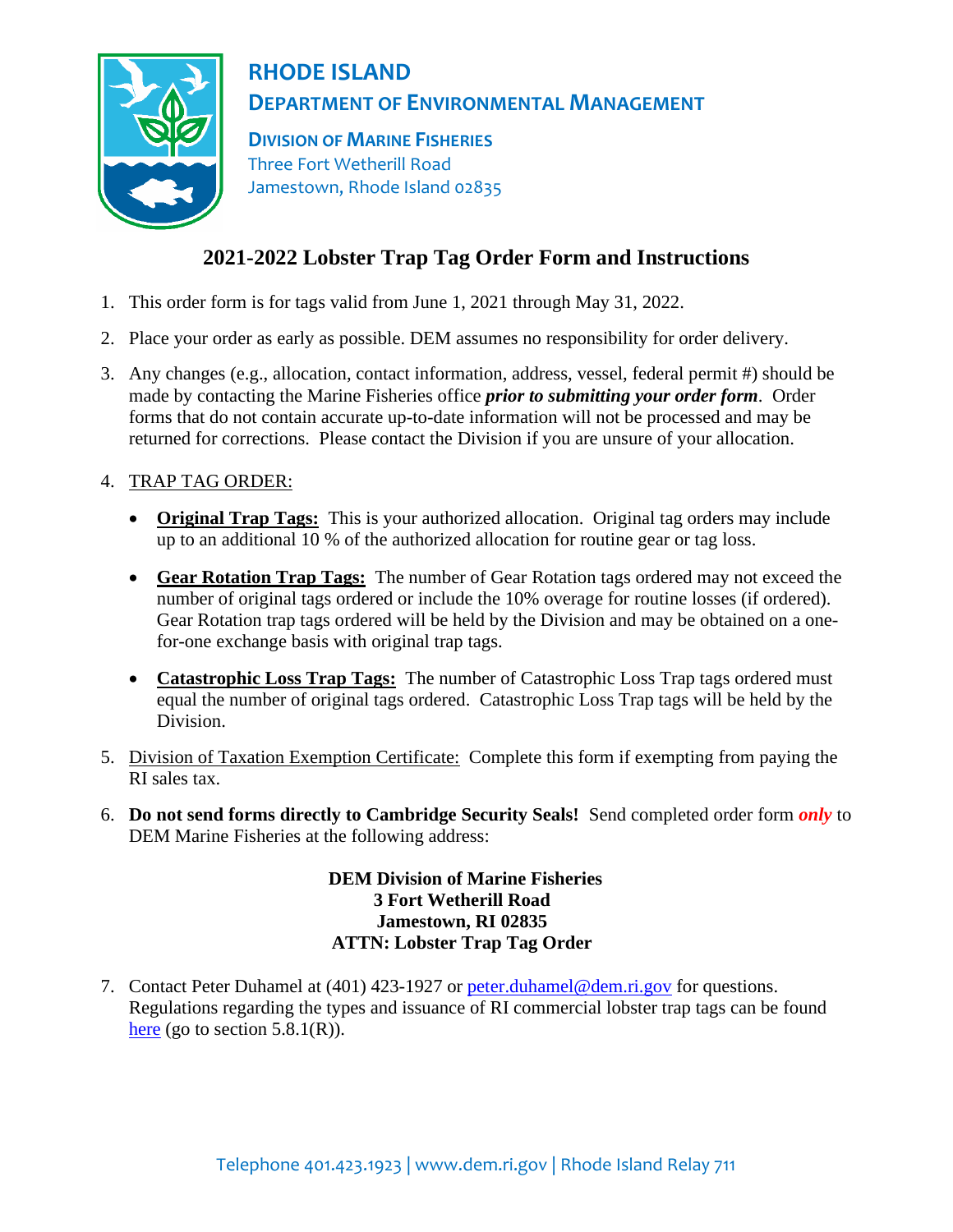#### **2021-2022 RHODE ISLAND LOBSTER TRAP TAG ORDER FORM**

- 1. Name of license/permit holder: \_\_\_\_\_\_\_\_\_\_\_\_\_\_\_\_\_\_\_\_\_\_\_\_\_\_\_\_\_\_\_\_\_\_\_\_\_\_\_\_\_\_\_\_\_\_\_\_\_\_ 2. Mailing Address (tags will be sent to this address, please print clearly to ensure delivery): Street: City/Town: \_\_\_\_\_\_\_\_\_\_\_\_\_\_\_\_\_\_\_\_\_\_\_\_\_\_\_\_\_\_\_\_\_\_\_\_\_\_\_\_ State: \_\_\_\_\_ Zip: \_\_\_\_\_\_\_\_\_\_\_ 3. Telephone/email: 4. Vessel Name: \_\_\_\_\_\_\_\_\_\_\_\_\_\_\_\_\_\_\_\_\_\_\_\_\_\_\_\_\_\_\_\_\_\_\_\_\_\_\_\_\_\_\_\_\_\_\_\_\_\_\_\_\_\_\_\_\_\_\_\_\_\_\_\_
- 5. **State Vessels:** Provide 6-digit commercial fishing/landing license type and number (*please print clearly - this number will be on your tags*):

MPURP/PEL/CFL/RESLND/NRLNDR/ NRLAND #: \_\_\_\_\_\_\_\_\_\_\_\_\_\_\_\_\_\_\_\_\_\_\_\_\_\_\_\_ (circle one) (provide 6 digit #)

6. **Federal vessels:** Provide 6-digit Federal Lobster Permit Number (*please print clearly - this number will be on your tags*): \_\_\_\_\_\_\_\_\_\_\_\_\_\_\_\_\_\_\_\_\_\_\_

Provide Lobster Management Conservation Areas Declared (circle each that apply; *please circle clearly - this number will be on your tags*): 1 / 2 / 3 / 4 / 5 / Outer Cape Cod

Order information:

| <b>TRAP TAG TYPE</b> | <b>NUMBER OF</b><br><b>TAGS ORDERED</b> | <b>PRICE</b> | <b>TOTAL COST</b> |
|----------------------|-----------------------------------------|--------------|-------------------|
| Original             |                                         | \$0.14/tag   | Φ                 |
| <b>Gear Rotation</b> |                                         | \$0.14/tag   | Φ                 |
| Catastrophic Loss    |                                         | \$0.14/tag   | Φ                 |
|                      | $\mathcal{S}$                           |              |                   |
|                      |                                         |              |                   |

Payment Information: Only certified checks, money orders, and credit cards will be accepted as payment; personal or business checks will not be accepted. **Make checks/money orders out to Cambridge Security Seals.**

- Name on Card:
- Card number: \_\_\_\_\_\_\_\_-\_\_\_\_\_\_\_\_-\_\_\_\_\_\_\_\_-\_\_\_\_\_\_\_\_; Security code/CVC: \_\_\_\_\_\_\_\_\_\_\_
- Expiration date (month/year):  $\bullet$  ; Billing zip code:

 $Signature:$